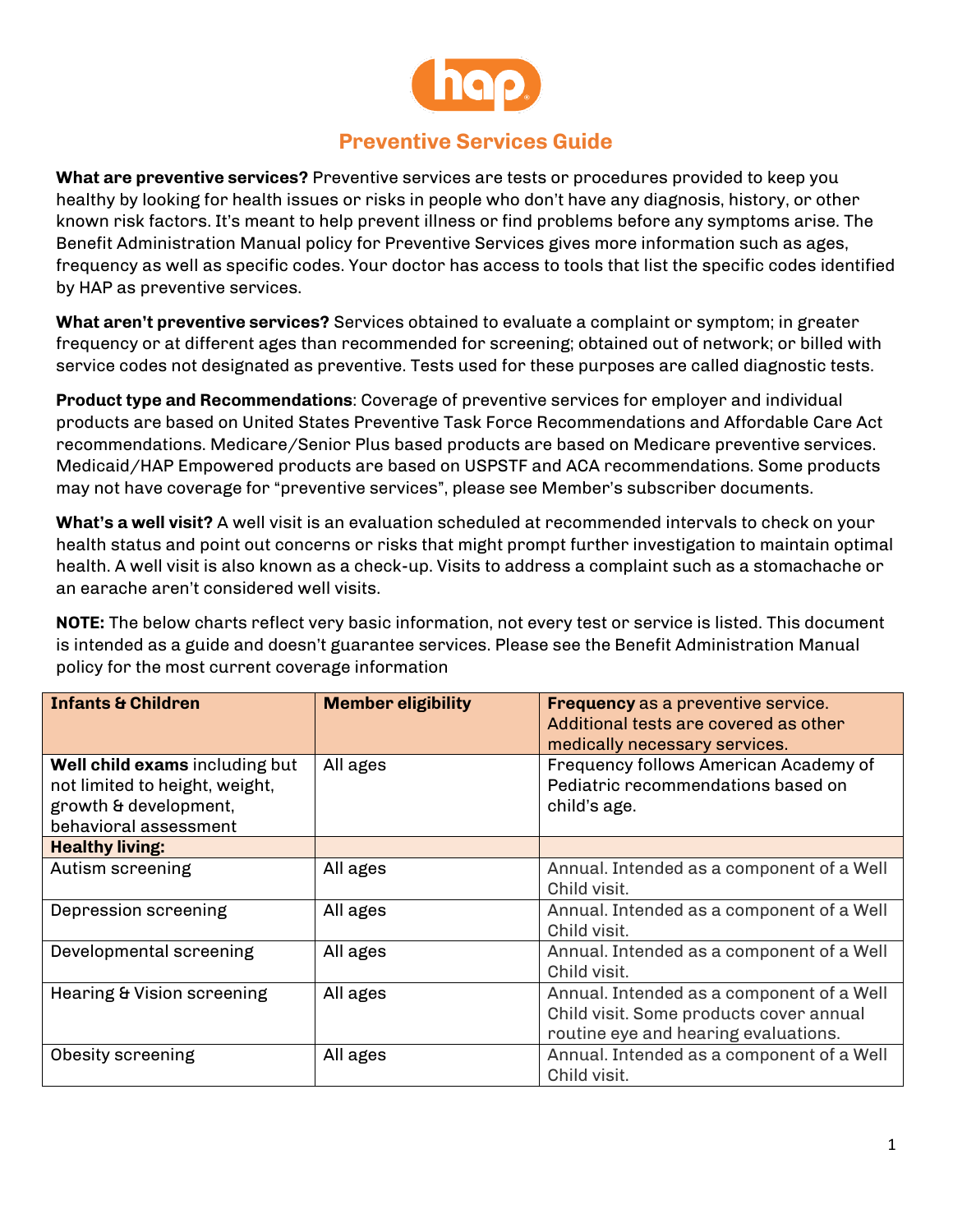| Pregnancy counseling, STD      | Teens                     | Annual. Intended as a component of a Well |
|--------------------------------|---------------------------|-------------------------------------------|
| screening, cervical cancer     |                           | Child visit.                              |
| counseling                     |                           |                                           |
| Tobacco, alcohol and           | Teens                     | Annual. Intended as a component of a Well |
| substance use screening        |                           | Child visit.                              |
| Immunizations:                 | Includes the Seasonal Flu | Frequency as recommended by the           |
|                                | shot, and all vaccines    | American Academy of Pediatrics.           |
|                                | recommended for           |                                           |
|                                | children.                 |                                           |
| <b>Blood tests:</b>            |                           |                                           |
| Anemia screening               | All ages                  | Annual                                    |
| Lead screening                 | All ages                  | Annual                                    |
| Newborn screening, sickle cell | <b>Babies</b>             | Once                                      |
| screening, PKU and thyroid     |                           |                                           |
| testing                        |                           |                                           |
| TB skin testing                | As recommended for age    | Annual                                    |

| <b>Pregnancy</b> (In addition to all | <b>Member eligibility</b> | <b>Frequency</b> as a preventive service. |
|--------------------------------------|---------------------------|-------------------------------------------|
| age appropriate non-                 |                           | Additional tests are covered as other     |
| prenatal care)                       |                           | medically necessary services.             |
| Well visits including but not        | All ages.                 | Frequency based on the American           |
| limited to weight and blood          |                           | College of Obstetrician/Gynecologist      |
| pressure monitoring, fetal           |                           | recommendations.                          |
| heartbeat and fundal height          |                           |                                           |
| monitoring                           |                           |                                           |
| <b>Healthy living:</b>               |                           |                                           |
| Alcohol, Tobacco, and                | All pregnant Members      | Annual. Intended as a component of a      |
| substance use screening              |                           | Well prenatal visit.                      |
| Depression screening                 | All pregnant Members      | Annual. Intended as a component of a      |
|                                      |                           | Well prenatal visit.                      |
| Intimate partner violence,           | All pregnant Members      | Annual. Intended as a component of a      |
|                                      |                           | Well prenatal visit.                      |
| <b>Immunizations</b>                 | All pregnant Members      | All recommended immunizations             |
| Breastfeeding support,               | All pregnant Members      | One breast pump per pregnancy             |
| lactation instruction, breast        |                           |                                           |
| pump equipment                       |                           |                                           |
| Preeclampsia prevention              | For Members at high       | After the first 12 weeks of pregnancy     |
|                                      | risk                      |                                           |
| <b>Blood tests</b>                   |                           |                                           |
| Diabetes screening                   | All pregnant Members      | Twice during pregnancy                    |
| Hepatitis, HIV, & STD                | All pregnant Members      | Once during pregnancy                     |
| screening                            |                           |                                           |
| Bacteriuria screening                | All pregnant Members      | Once per pregnancy                        |
| <b>Rh</b> assessment                 | All pregnant Members      | Once each pregnancy (twice if Rh          |
|                                      |                           | negative)                                 |
| <b>Risk assessment</b>               |                           |                                           |
|                                      |                           |                                           |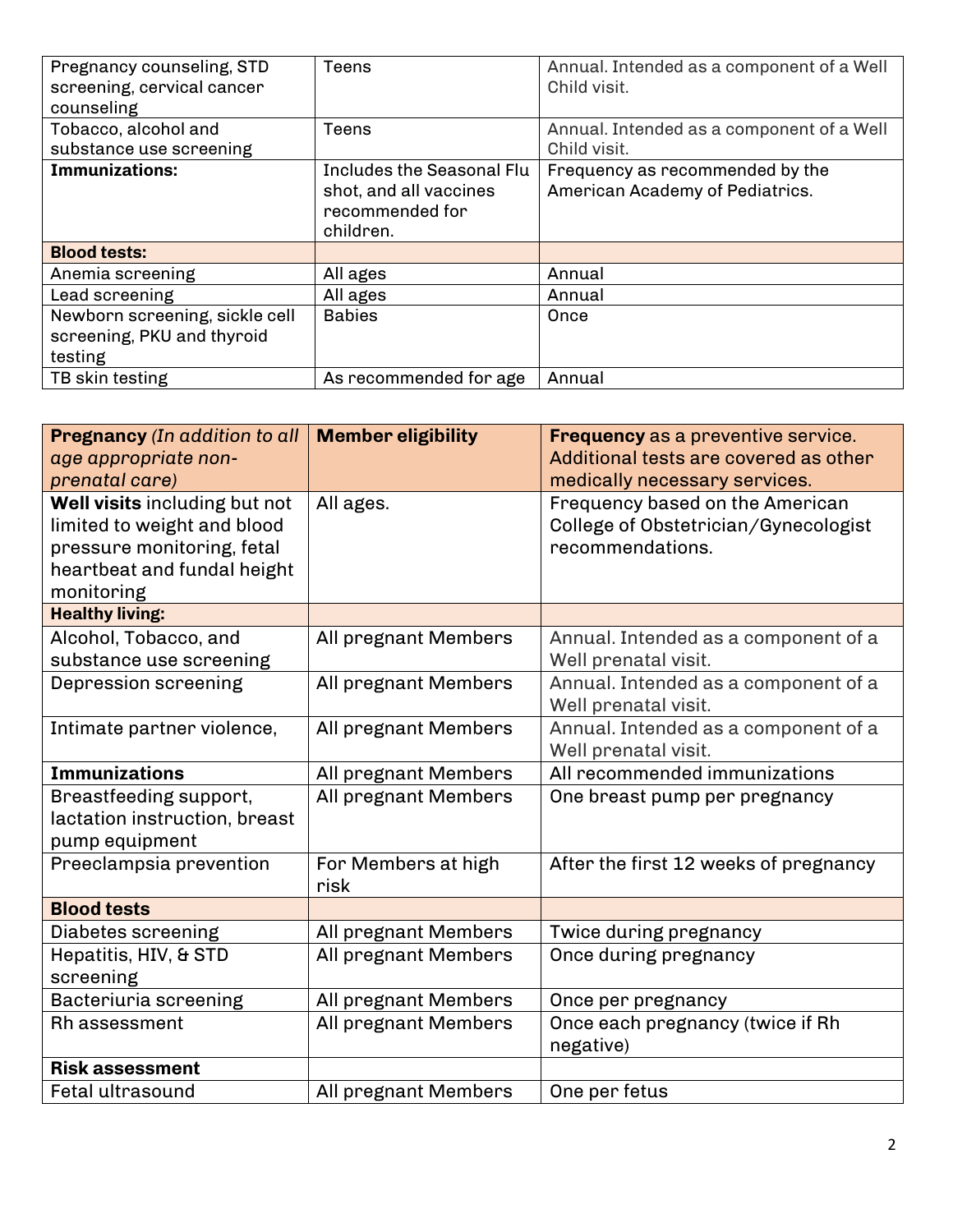| <b>Adults</b>                         | <b>Member eligibility</b> | Frequency as a preventive service.     |
|---------------------------------------|---------------------------|----------------------------------------|
|                                       |                           | Additional tests are covered as other  |
|                                       |                           | medically necessary services.          |
| Well visits Including but not         | All ages                  | Annual                                 |
| limited to height, weight,            |                           |                                        |
| heart rate, blood pressure            |                           |                                        |
| <b>Healthy living:</b>                |                           |                                        |
| Advance care planning                 | All ages                  | Annual. Intended as a component of a   |
|                                       |                           | Well visit.                            |
| Alcohol, Tobacco, and                 | All ages                  | Annual. Intended as a component of a   |
| substance use screening               |                           | Well visit.                            |
| Cancer risk assessment                | All ages                  | Annual. Intended as a component of a   |
|                                       |                           | Well visit.                            |
| Depression screening                  | All ages                  | Annual. Intended as a component of a   |
|                                       |                           | Well visit.                            |
| <b>Fall risk assessment</b>           | All ages                  | Annual. Intended as a component of a   |
|                                       |                           | Well visit.                            |
| <b>Hearing &amp; Vision screening</b> | All ages                  | Annual. Intended as a component of a   |
|                                       |                           | Well visit. Some products cover annual |
|                                       |                           | routine eye and hearing evaluations.   |
| Intimate partner violence             | All ages                  | Annual. Intended as a component of a   |
| screening                             |                           | Well visit.                            |
| Obesity, diet and healthy             | All ages                  | Annual. Intended as a component of a   |
| lifestyle screening                   |                           | Well visit.                            |
| <b>Immunizations &amp; Booster</b>    | ALL recommended           | Frequency as recommended for each      |
| shots (including but not              | vaccines including the    | vaccine.                               |
| limited to the following)             | Seasonal Flu shot         |                                        |
| Flu shot                              |                           | Annual / Seasonal                      |
| Hepatitis A, B, HIV,                  | If high risk              | Frequency as recommended by the        |
| meningococcal                         |                           | <b>CDC</b>                             |
| Pneumococcal                          | If high risk or over age  | Frequency as recommended by the        |
|                                       | 65                        | <b>CDC</b>                             |
| Shingles                              | If high risk or over age  | Frequency as recommended by the        |
|                                       | 60                        | <b>CDC</b>                             |
| Tetanus                               | All ages                  | Every 10 years                         |
| <b>Blood tests:</b>                   |                           |                                        |
| Cholesterol                           | Adult members meeting     | Annual                                 |
|                                       | criteria                  |                                        |
| Diabetes screening                    | All ages                  | Annual                                 |
| Hepatitis, HIV, & STD                 | All ages                  | Frequency based on testing             |
| screening                             |                           |                                        |
| Lead screening                        | All ages                  | Annual                                 |
| TB skin testing                       | All ages                  | Annual                                 |
| <b>Screening procedures</b>           |                           |                                        |
| tests:                                |                           |                                        |